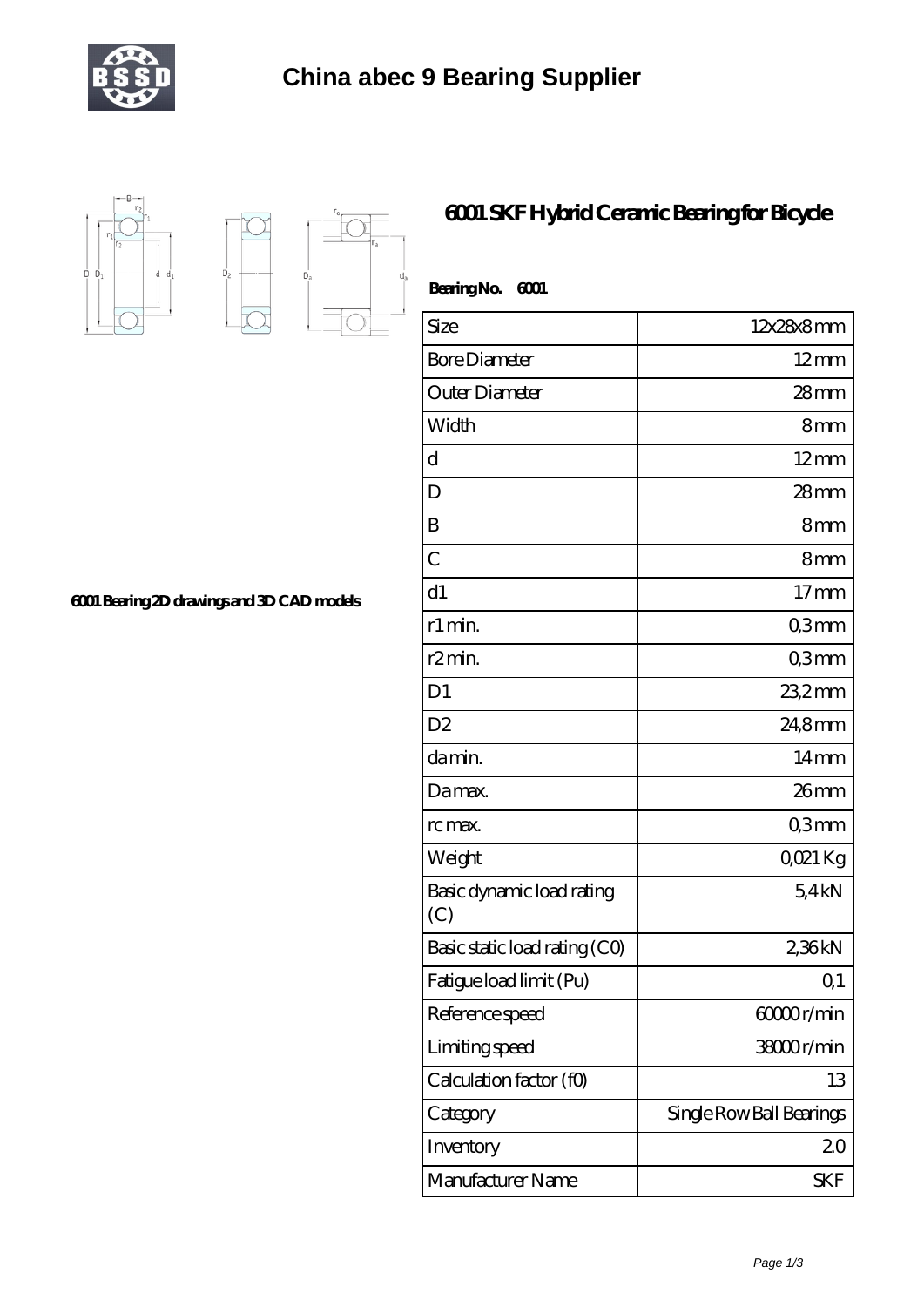

| Minimum Buy Quantity               | N/A                                                                                                                                                                         |
|------------------------------------|-----------------------------------------------------------------------------------------------------------------------------------------------------------------------------|
| Weight / Kilogram                  | 0023                                                                                                                                                                        |
| Product Group                      | <b>BOO308</b>                                                                                                                                                               |
| Enclosure                          | Open                                                                                                                                                                        |
| Precision Class                    | ABEC 1   ISO PO                                                                                                                                                             |
| Maximum Capacity / Filling<br>Slot | No                                                                                                                                                                          |
| Rolling Element                    | <b>Ball Bearing</b>                                                                                                                                                         |
| Snap Ring                          | No                                                                                                                                                                          |
| <b>Internal Special Features</b>   | No                                                                                                                                                                          |
| Cage Material                      | Steel                                                                                                                                                                       |
| Internal Clearance                 | CO-Medium                                                                                                                                                                   |
| Inch - Metric                      | Metric                                                                                                                                                                      |
| Long Description                   | 12MM Bore; 28MM<br>Outside Diameter; 8MM<br>Outer Race Diameter:<br>Open; Ball Bearing; ABEC 1<br>ISO PO, No Filling Slot; No<br>Snap Ring, No Internal<br>Special Features |
| Category                           | Single Row Ball Bearing                                                                                                                                                     |
| <b>UNSPSC</b>                      | 31171504                                                                                                                                                                    |
| Harmonized Tariff Code             | 8482105068                                                                                                                                                                  |
| Noun                               | Bearing                                                                                                                                                                     |
| Keyword String                     | Ball                                                                                                                                                                        |
| Manufacturer URL                   | http://www.skf.com                                                                                                                                                          |
| Manufacturer Item Number           | 6001                                                                                                                                                                        |
| Weight/LBS                         | 005                                                                                                                                                                         |
| Outer Race Width                   | 0.315 Inch   8 Millimeter                                                                                                                                                   |
| Outside Diameter                   | 1.102Inch   28 Millimeter                                                                                                                                                   |
| <b>Bore</b>                        | 0472Inch   12Millimeter                                                                                                                                                     |
| $d_1$                              | $17 \text{mm}$                                                                                                                                                              |
| $D_2$                              | 24.72mm                                                                                                                                                                     |
| $r_{1,2}$ min.                     | 03 <sub>mm</sub>                                                                                                                                                            |
|                                    |                                                                                                                                                                             |